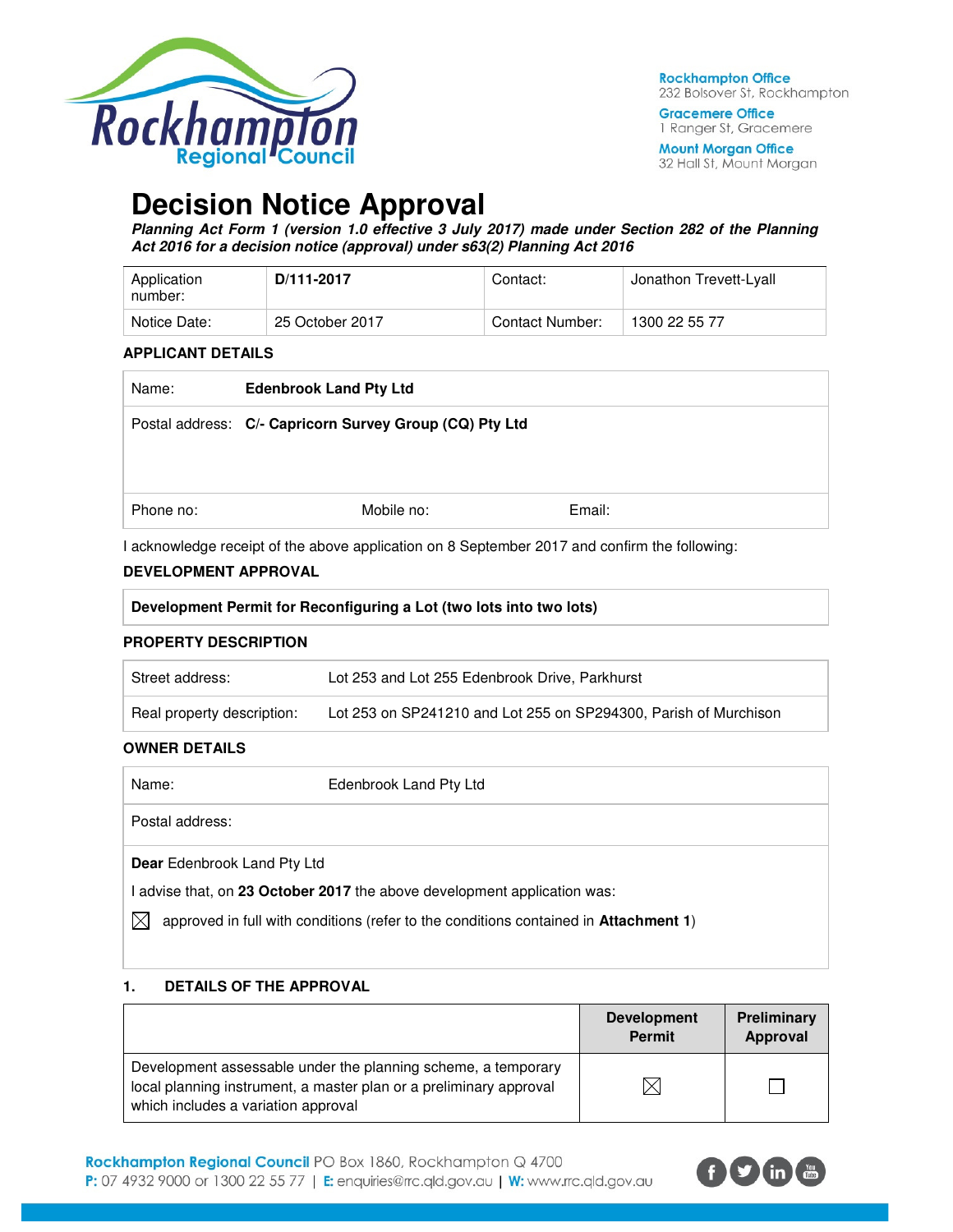## **2. CONDITIONS**

This approval is subject to the conditions in Attachment 1.

#### **3. FURTHER DEVELOPMENT PERMITS REQUIRED NIL**

#### **4. REFERRAL AGENCIES** NIL

#### **5. THE APPROVED PLANS**

#### **The approved development must be completed and maintained generally in accordance with the approved drawings and documents:**

| Plan/Document Name                          | <b>Plan/Document Reference</b> | Dated   |
|---------------------------------------------|--------------------------------|---------|
| Lot Reconfiguration Boundary<br>Realignment | 6650-01-ROL Rev A              | Undated |

#### **6. CURRENCY PERIOD FOR THE APPROVAL (S.85)**

The standard relevant periods stated in section 85 of Planning Act 20016 apply to each aspect of development in this approval, if not stated in the conditions of approval attached.

### **7. STATEMENT OF REASONS**

| Description of the<br>development | The proposed development is for Reconfiguring a Lot (two lots into two lots)                                                                                                                                                                                                                                                                                  |  |  |
|-----------------------------------|---------------------------------------------------------------------------------------------------------------------------------------------------------------------------------------------------------------------------------------------------------------------------------------------------------------------------------------------------------------|--|--|
| <b>Assessment</b><br>benchmarks   | The proposed development was assessed against the following assessment<br>benchmarks:                                                                                                                                                                                                                                                                         |  |  |
|                                   | Low Density Residential Zone Code;                                                                                                                                                                                                                                                                                                                            |  |  |
|                                   | Reconfiguring a Lot Code;<br>$\bullet$                                                                                                                                                                                                                                                                                                                        |  |  |
|                                   | Relevant Development Codes.<br>$\bullet$                                                                                                                                                                                                                                                                                                                      |  |  |
| <b>Reasons for decision</b>       | The application was assessed against the assessment benchmarks under the<br>Rockhampton Region Planning Scheme 2015. A review of the application<br>demonstrates compliance with the assessment benchmarks for the<br>development. Therefore, as per section 60 (2) of the Planning Act 2016,<br>Council will approve the application, subject to conditions. |  |  |

#### **8. RIGHTS OF APPEAL**

The rights of an applicant to appeal to a tribunal or the Planning and Environment Court against a decision about a development application are set out in chapter 6, part 1 of the Planning Act 2016. For particular applications, there may also be a right to make an application for a declaration by a tribunal (see chapter 6, part 2 of the Planning Act 2016).

#### Appeal by an applicant

An applicant for a development application may appeal to the Planning and Environment Court against the following:

- the refusal of all or part of the development application
- a provision of the development approval
- the decision to give a preliminary approval when a development permit was applied for
- a deemed refusal of the development application.

An applicant may also have a right to appeal to the Development tribunal. For more information, see schedule 1 of the Planning Act 2016.

The timeframes for starting an appeal in the Planning and Environment Court are set out in section 229 of the Planning Act 2016.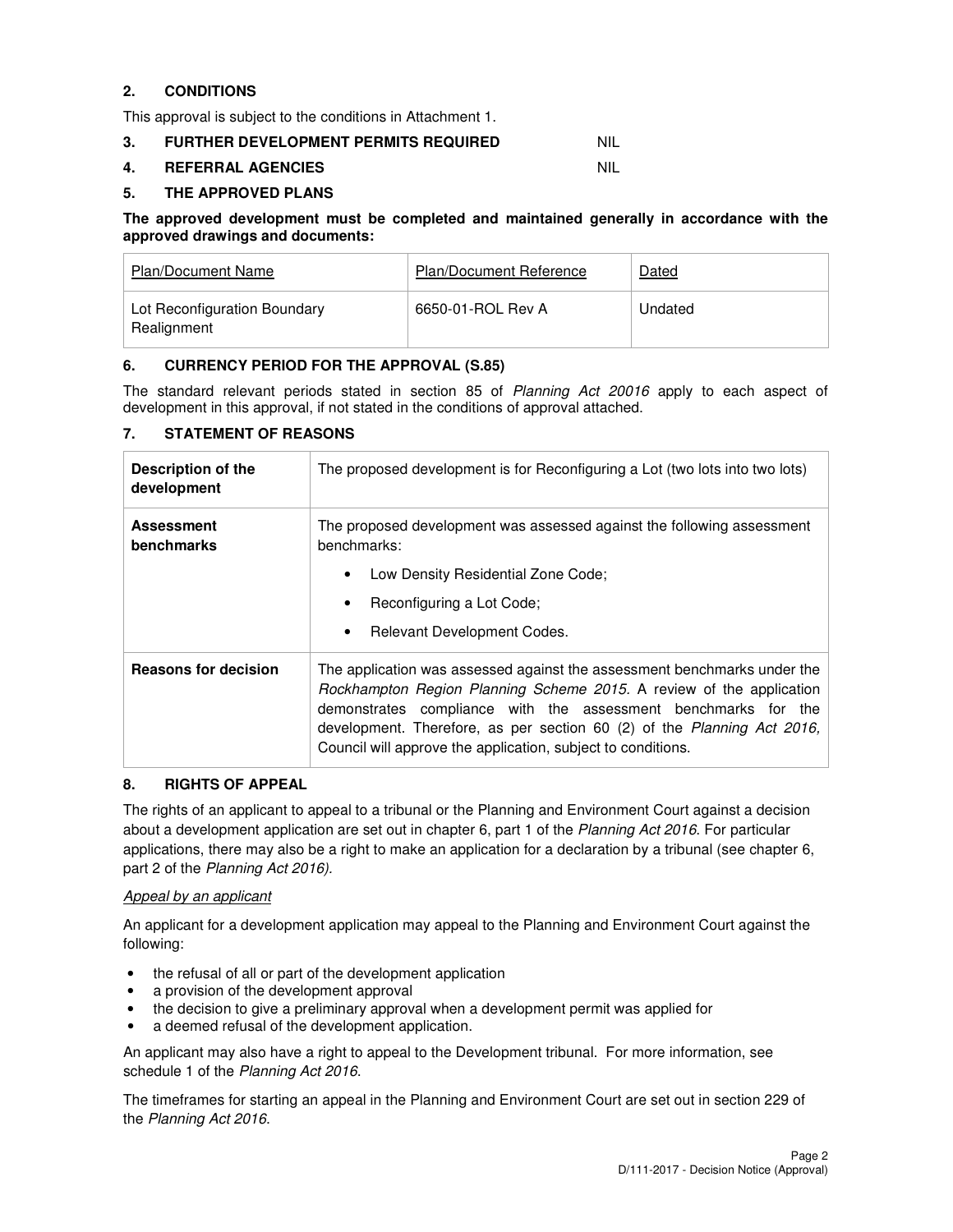**Attachment 2** is an extract from the Planning Act 2016 that sets down the applicant's appeal rights and the appeal rights of a submitter.

#### **9. WHEN THE DEVELOPMENT APPROVAL TAKES EFFECT**

This development approval takes effect:

From the time the decision notice is given – if there is no submitter and the applicant does not appeal the decision to the court.

Or

When the submitter's appeal period ends  $-$  if there is a submitter and the applicant does not appeal the decision to the court.

Or

Subject to the decision of the court, when the appeal is finally decided  $-$  if an appeal is made to the court.

This approval will lapse unless substantially commenced within the above stated relevant periods (refer to sections 85 of Planning Act 2016 for further details).

#### **10. ASSESSMENT MANAGER**

| Name: | Amanda O'Mara                 | Signature: | Date: 25 October 2017 |
|-------|-------------------------------|------------|-----------------------|
|       | <b>ACTING COORDINATOR</b>     |            |                       |
|       | <b>DEVELOPMENT ASSESSMENT</b> |            |                       |

#### **Attachment 1 – Conditions of the approval**

**Part 1 – Conditions imposed by the assessment manager** [Note: where a condition is imposed about infrastructure under Chapter 4 of the Planning Act 2016, the relevant provision of the Act under which this condition was imposed must be specified.]

#### **Attachment 2—Extract on appeal rights**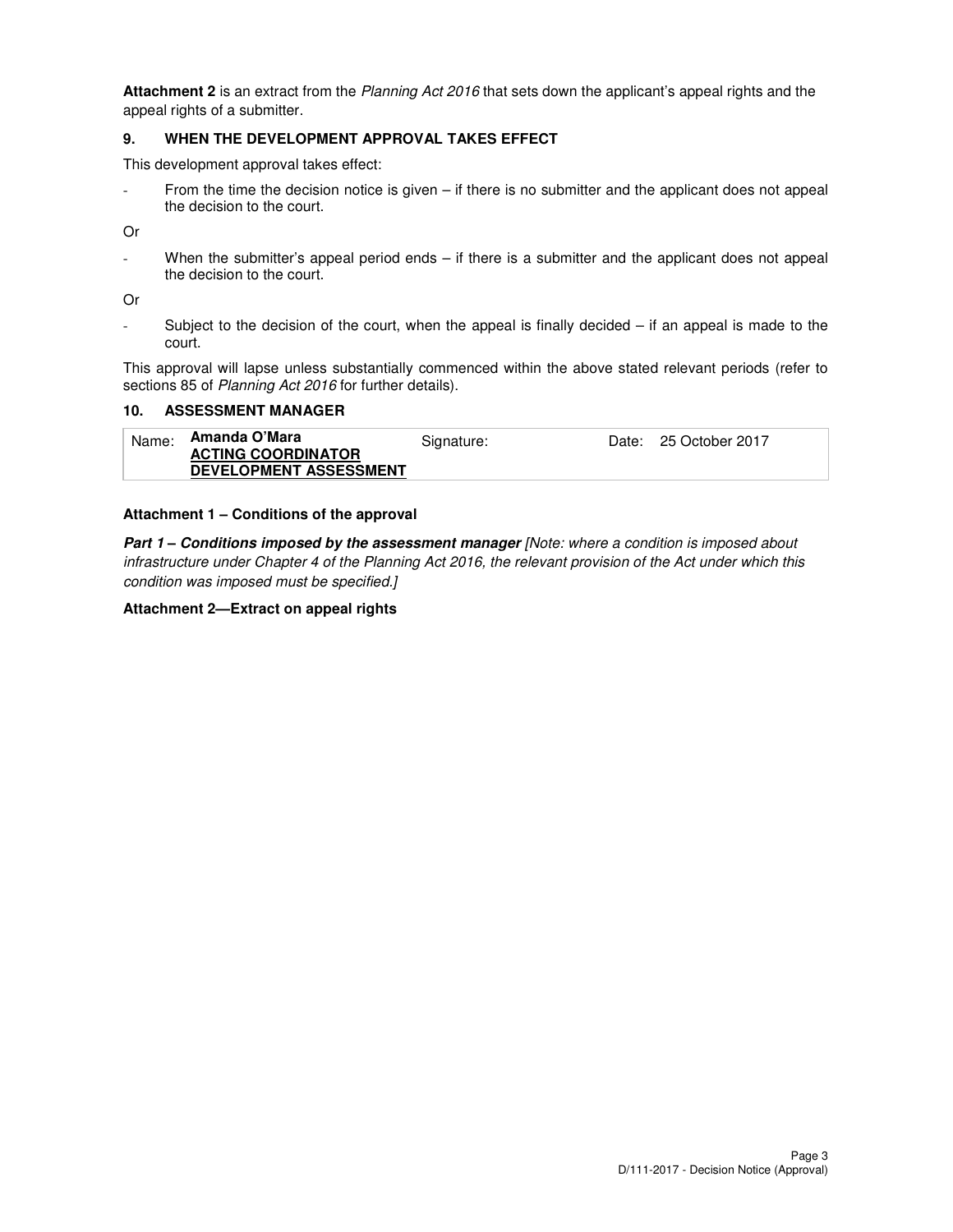

# **Attachment 1 – Part 1**

# **Rockhampton Regional Council Conditions**

PLANNING ACT 2016

# 1.0 ADMINISTRATION

- 1.1 The Developer and his employee, agent, contractor or invitee is responsible for ensuring compliance with the conditions of this development approval.
- 1.2 Where these Conditions refer to "Council" in relation to requiring Council to approve or to be satisfied as to any matter, or conferring on the Council a function, power or discretion, that role may be fulfilled in whole or in part by a delegate appointed for that purpose by the Council.
- 1.3 All conditions, works, or requirements of this development approval must be undertaken, completed, and be accompanied by a Compliance Certificate for any operational works required by this development approval:
	- 1.3.1 to Council's satisfaction;
	- 1.3.2 at no cost to Council; and
	- 1.3.3 prior to the issue of the Compliance Certificate for the Survey Plan, unless otherwise stated.
- 1.4 Infrastructure requirements of this development approval must be contributed to the relevant authorities, where applicable, at no cost to Council, prior to the issue of the Compliance Certificate for the Survey Plan, unless otherwise stated.
- 1.5 All works must be designed, constructed and maintained in accordance with the relevant Council policies, guidelines and standards, unless otherwise stated.
- 2.0 APPROVED PLANS AND DOCUMENTS
- 2.1 The approved development must be completed and maintained generally in accordance with the approved plans and documents, except where amended by any condition of this development approval:

| <b>Plan/Document Name</b>                   | <b>Plan/Document Reference</b> | Dated   |
|---------------------------------------------|--------------------------------|---------|
| Lot Reconfiguration Boundary<br>Realignment | 6650-01-ROL Rev A              | Undated |

2.2 Where there is any conflict between the conditions of this development approval and the details shown on the approved plans and documents, the conditions of this development approval must prevail.

# 3.0 ASSET MANAGEMENT

3.1 Any alteration necessary to electricity, telephone, water mains, sewerage mains, and/or public utility installations resulting from the development or in connection with the development, must be undertaken and completed at no cost to Council.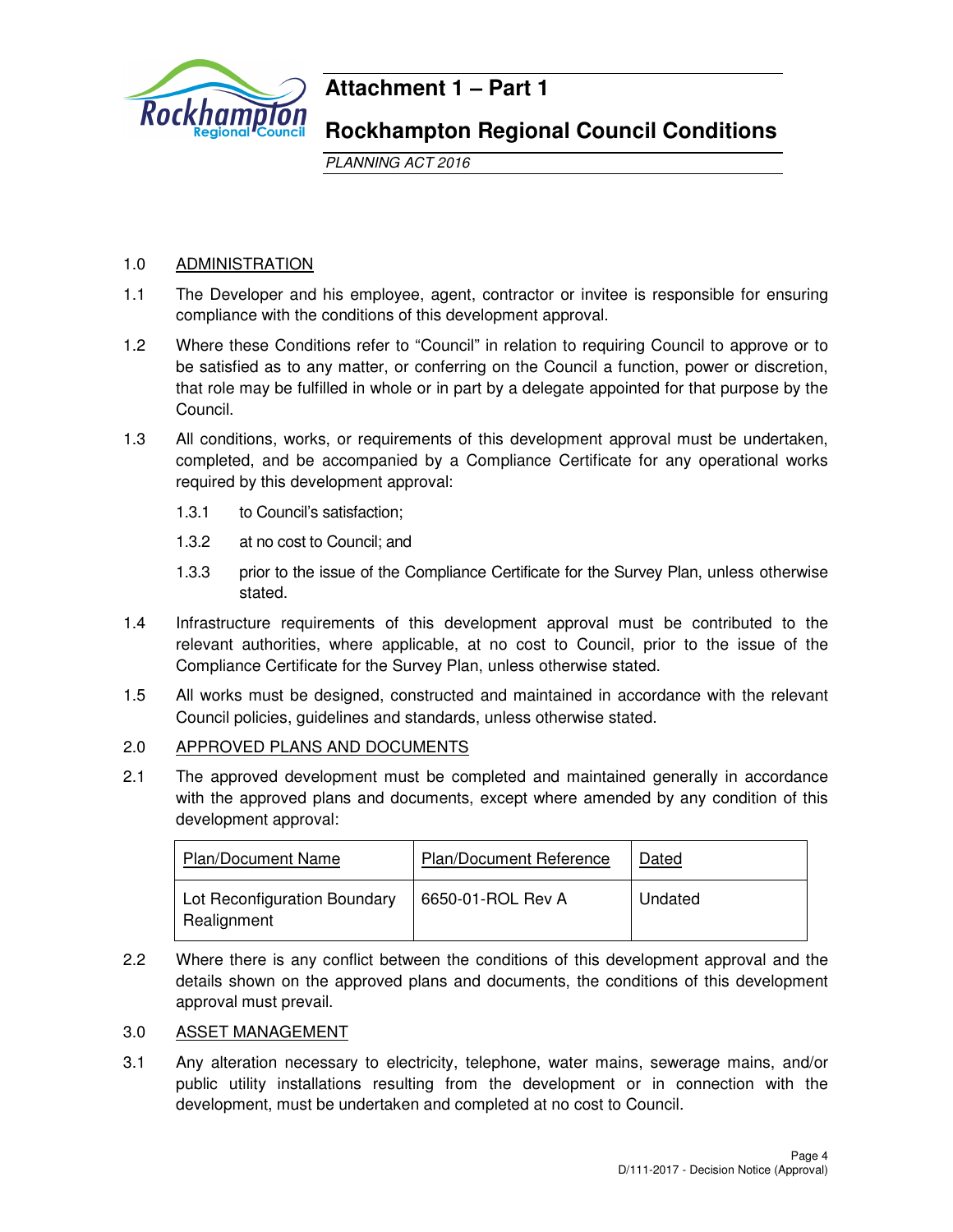3.2 Any damage to existing stormwater, water supply and sewerage infrastructure, kerb and channel, pathway or roadway (including removal of concrete slurry from public land and Council infrastructure), that occurs while any works are being carried out in association with this development approval must be repaired at full cost to the developer. This includes the reinstatement of any existing traffic signs or pavement markings that may have been removed or damaged.

# ADVISORY NOTES

NOTE 1. Aboriginal Cultural Heritage

It is advised that under section 23 of the Aboriginal Cultural Heritage Act 2003, a person who carries out an activity must take all reasonable and practicable measures to ensure the activity does not harm Aboriginal cultural heritage (the "cultural heritage duty of care"). Maximum penalties for breaching the duty of care are listed in the Aboriginal cultural heritage legislation. The information on Aboriginal cultural heritage is available on the Department of Aboriginal and Torres Strait Islander and Partnerships website www.datsip.qld.gov.au.

# NOTE 2. General Environmental Duty

General environmental duty under the *Environmental Protection Act 1994* prohibits unlawful environmental nuisance caused by noise, aerosols, particles, dust, ash, fumes, light, odour or smoke beyond the boundaries of the development site during all stages of the development including earthworks, construction and operation.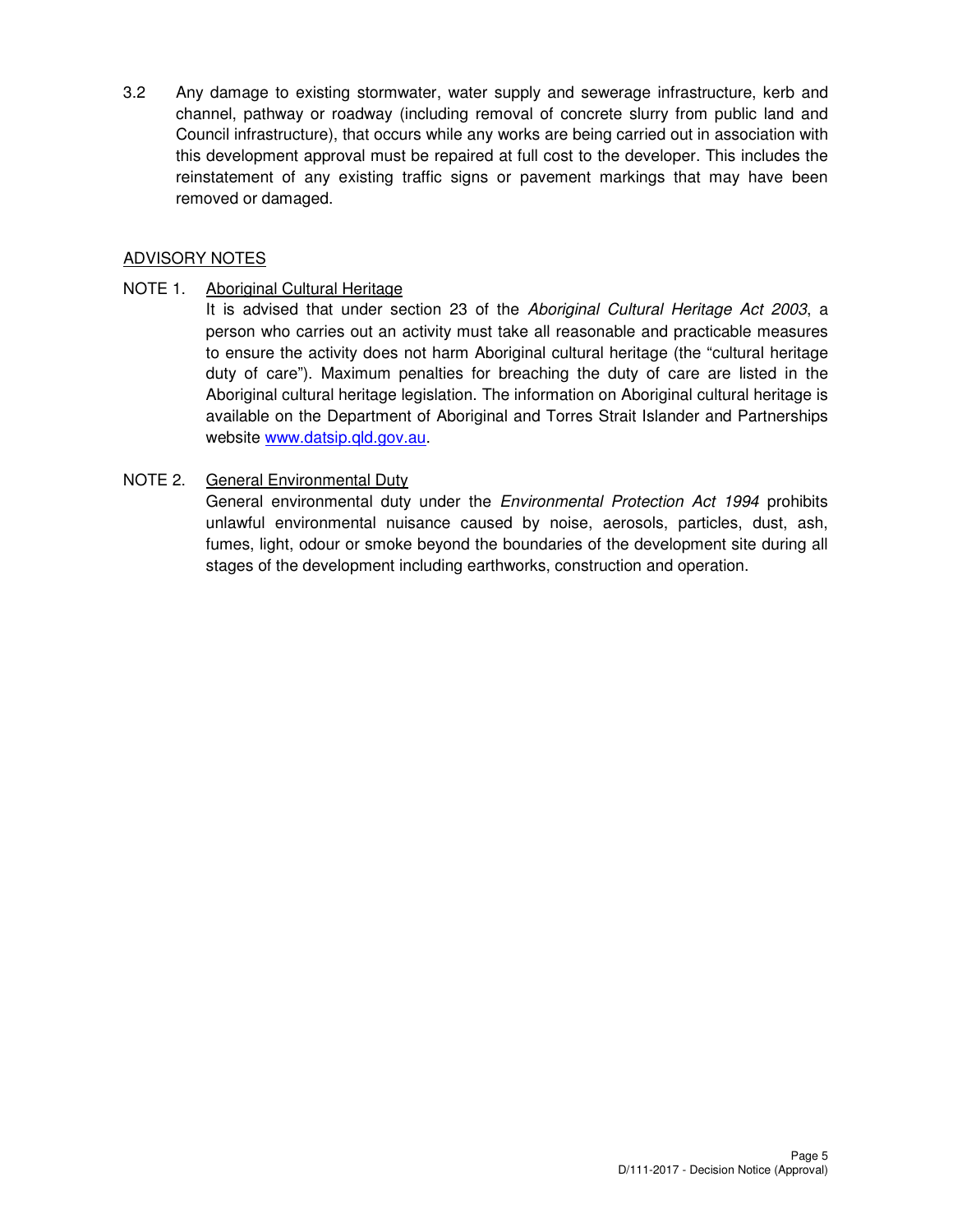

# **Attachment 2 - Appeal Rights**

PLANNING ACT 2016

The following is an extract from the Planning Act 2016 (Chapter 6)

#### **Appeal rights**

#### **229 Appeals to tribunal or P&E Court**

- (1) Schedule 1 states—
	- (a) matters that may be appealed to— (i) either a tribunal or the P&E Court; or (ii) only a tribunal; or
	- (iii) only the P&E Court; and
	- (b) the person—
		- (i) who may appeal a matter (the **appellant**); and (ii) who is a respondent in an appeal of the matter; and (iii) who is a co-respondent in an appeal of the matter;
		- and (iv) who may elect to be a co-respondent in an appeal of
	- the matter.
- (2) An appellant may start an appeal within the appeal period. (3) The **appeal period** is—
	- (a) for an appeal by a building advisory agency—10 business days after a decision notice for the decision is given to the agency or
	- (b) for an appeal against a deemed refusal—at any time after the deemed refusal happens; or
	- (c) for an appeal against a decision of the Minister, under chapter 7, part 4, to register premises or to renew the registration of premises—20 business days after a notice is published under section 269(3)(a) or (4); or
	- (d) for an appeal against an infrastructure charges notice— 20 business days after the infrastructure charges notice is given to the person; or
	- (e) for an appeal about a deemed approval of a development application for which a decision notice has not been given—30 business days after the applicant gives the deemed approval notice to the assessment manager; or
	- (f) for any other appeal—20 business days after a notice of the decision for the matter, including an enforcement notice, is given to the person.
	- Note—

See the P&E Court Act for the court's power to extend the appeal period.

- (4) Each respondent and co-respondent for an appeal may be heard in the appeal.
- (5) If an appeal is only about a referral agency's response, the assessment manager may apply to the tribunal or P&E Court to withdraw from the appeal.
- (6) To remove any doubt, it is declared that an appeal against an infrastructure charges notice must not be about—
	- (a) the adopted charge itself; or
	- (b) for a decision about an offset or refund—
		- (i) the establishment cost of trunk infrastructure identified in a LGIP; or
		- (ii) the cost of infrastructure decided using the method
	- included in the local government's charges resolution.
- **230 Notice of appeal**
- (1) An appellant starts an appeal by lodging, with the registrar of the tribunal or P&E Court, a notice of appeal that— (a) is in the approved form; and
	- (b) succinctly states the grounds of the appeal.
- (2) The notice of appeal must be accompanied by the required fee.
- (3) The appellant or, for an appeal to a tribunal, the registrar must, within the service period, give a copy of the notice of appeal to—
- (a) the respondent for the appeal; and
- (b) each co-respondent for the appeal; and
- (c) for an appeal about a development application under schedule 1, table 1, item 1—each principal submitter for the development application; and
- (d) for an appeal about a change application under schedule 1, table 1, item 2—each principal submitter for the change application; and
- (e) each person who may elect to become a co-respondent for the appeal, other than an eligible submitter who is not a principal submitter in an appeal under paragraph (c) or (d); and
- (f) for an appeal to the P&E Court—the chief executive; and
- (g) for an appeal to a tribunal under another Act—any other
- person who the registrar considers appropriate.
- (4) The **service period** is—
	- (a) if a submitter or advice agency started the appeal in the P&E Court—2 business days after the appeal is started; or
- (b) otherwise—10 business days after the appeal is started. (5) A notice of appeal given to a person who may elect to be a
- co-respondent must state the effect of subsection (6) A person elects to be a co-respondent by filing a notice of
- election, in the approved form, within 10 business days after the notice of appeal is given to the person*.*
- **231 Other appeals**
- (1) Subject to this chapter, schedule 1 and the P&E Court Act, unless the Supreme Court decides a decision or other matter under this Act is affected by jurisdictional error, the decision or matter is non-appealable.
- (2) The Judicial Review Act 1991, part 5 applies to the decision or matter to the extent it is affected by jurisdictional error.
- (3) A person who, but for subsection (1) could have made an application under the Judicial Review Act 1991 in relation to the decision or matter, may apply under part 4 of that Act for a statement of reasons in relation to the decision or matter.
- (4) In this section— **decision** includes—
	- (a) conduct engaged in for the purpose of making a decision; and
	- (b) other conduct that relates to the making of a decision; and
	- (c) the making of a decision or the failure to make a decision; and
	- (d) a purported decision; and
	- (e) a deemed refusal.
- **non-appealable**, for a decision or matter, means the decision or matter—
	- (a) is final and conclusive; and
	- (b) may not be challenged, appealed against, reviewed, quashed, set aside or called into question in any other way under the Judicial Review Act 1991 or otherwise, whether by the Supreme Court, another court, a tribunal or another entity; and
	- (c) is not subject to any declaratory, injunctive or other order of the Supreme Court, another court, a tribunal or another entity on any ground.

#### **232 Rules of the P&E Court**

- (1) A person who is appealing to the P&E Court must comply with the rules of the court that apply to the appeal.
- (2) However, the P&E Court may hear and decide an appeal even if the person has not complied with rules of the P&E Court.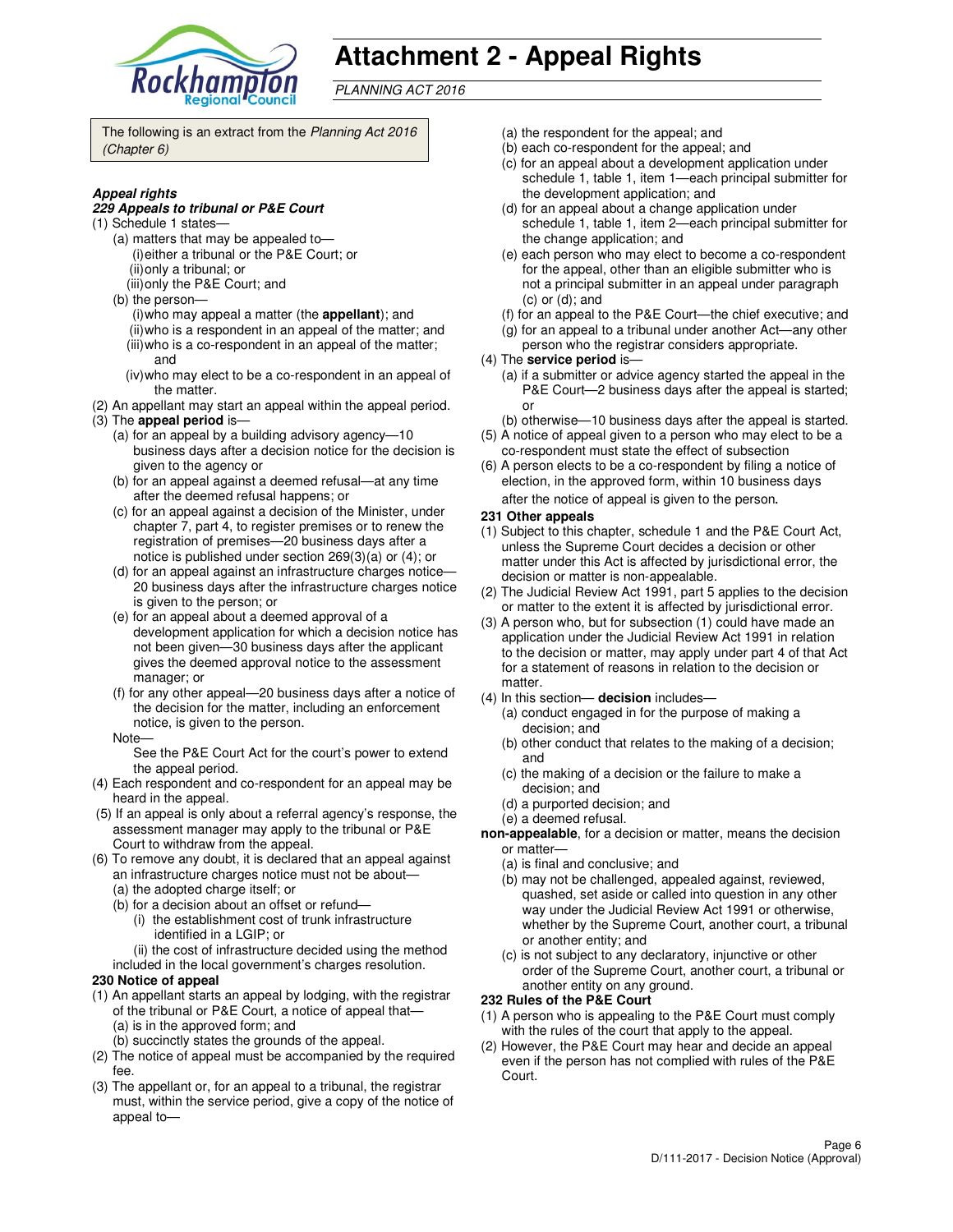

# **Appeal Rights**

PLANNING ACT 2016

#### **Schedule 1 Appeals section 229**

## **1 Appeal rights and parties to appeals**

- (1) Table 1 states the matters that may be appealed to—(a) the P&E court; or (b) a tribunal.
- (2) However, table 1 applies to a tribunal only if the matter involves—
	- (a) the refusal, or deemed refusal of a development application, for—
	- (i) a material change of use for a classified building; or
	- (ii) operational work associated with building work, a retaining wall, or a tennis court; or (b) a provision of a development approval for—
	- (i) a material change of use for a classified building; or
- (ii) operational work associated with building work, a retaining wall, or a tennis court; or
	- (c) if a development permit was applied for—the decision to give a preliminary approval for—
		- (i) a material change of use for a classified building; or
		- (ii) operational work associated with building work, a retaining wall, or a tennis court; or
	- (d) a development condition if—
		- (i) the development approval is only for a material change of use that involves the use of a building classified under the Building Code as a class 2 building; and
		- (ii) the building is, or is proposed to be, not more than 3 storeys; and
		- (iii) the proposed development is for not more than 60 sole-occupancy units; or
	- (e) a decision for, or a deemed refusal of, an extension application for a development approval that is only for a material change of use of a classified building; or
	- (f) a decision for, or a deemed refusal of, a change application for a development approval that is only for a material change of use of a classified building; or
	- (g) a matter under this Act, to the extent the matter relates to—
		- (i) the Building Act, other than a matter under that Act that may or must be decided by the Queensland Building and Construction Commission; or
		- (ii) the Plumbing and Drainage Act, part 4 or 5; or
	- (h) a decision to give an enforcement notice in relation to a matter under paragraphs (a) to (g); or
	- (i) a decision to give an infrastructure charges notice; or
	- (j) the refusal, or deemed refusal, of a conversion application; or
	- (k) a matter that, under another Act, may be appealed to the tribunal; or
	- (l) a matter prescribed by regulation.
- (3) Also, table 1 does not apply to a tribunal if the matter
- involves—
	- (a) for a matter in subsection  $(2)(a)$  to  $(d)$ 
		- (i) a development approval for which the development application required impact assessment; and
		- (ii) a development approval in relation to which the assessment manager received a properly made submission for the development application; or
	- (b) a provision of a development approval about the identification or inclusion, under a variation approval, of a matter for the development.
- (4) Table 2 states the matters that may be appealed only to the P&E Court.
- (5) Table 3 states the matters that may be appealed only to the tribunal.
- (6) In each table—
	- (a) column 1 states the appellant in the appeal; and
	- (b) column 2 states the respondent in the appeal; and
	- (c) column 3 states the co-respondent (if any) in the appeal; and
	- (d) column 4 states the co-respondents by election (if any) in the appeal.
- (7) If the chief executive receives a notice of appeal under section 230(3)(f), the chief executive may elect to be a corespondent in the appeal.

### **Table 1**

| Appeals to the P&E Court and, for certain matters, to a tribunal |                                                                                                                                                                                   |                                                                                          |                                                       |  |
|------------------------------------------------------------------|-----------------------------------------------------------------------------------------------------------------------------------------------------------------------------------|------------------------------------------------------------------------------------------|-------------------------------------------------------|--|
| 1. Development applications<br>An appeal may be made against—    | (a) the refusal of all or part of the development application; or<br>(b) the deemed refusal of the development application; or<br>(c) a provision of the development approval; or | (d) if a development permit was applied for—the decision to give a preliminary approval. |                                                       |  |
| Column 1                                                         | Column 2                                                                                                                                                                          | Column 3                                                                                 | Column 4                                              |  |
| Appellant                                                        | Respondent                                                                                                                                                                        | Co-respondent                                                                            | Co-respondent by election                             |  |
|                                                                  |                                                                                                                                                                                   | (if any)                                                                                 | $($ if any $)$                                        |  |
| The applicant                                                    | The assessment<br>manager                                                                                                                                                         | If the appeal is about<br>a concurrence                                                  | 1 A concurrence agency that is<br>not a co-respondent |  |

agency's referral

2 If a chosen Assessment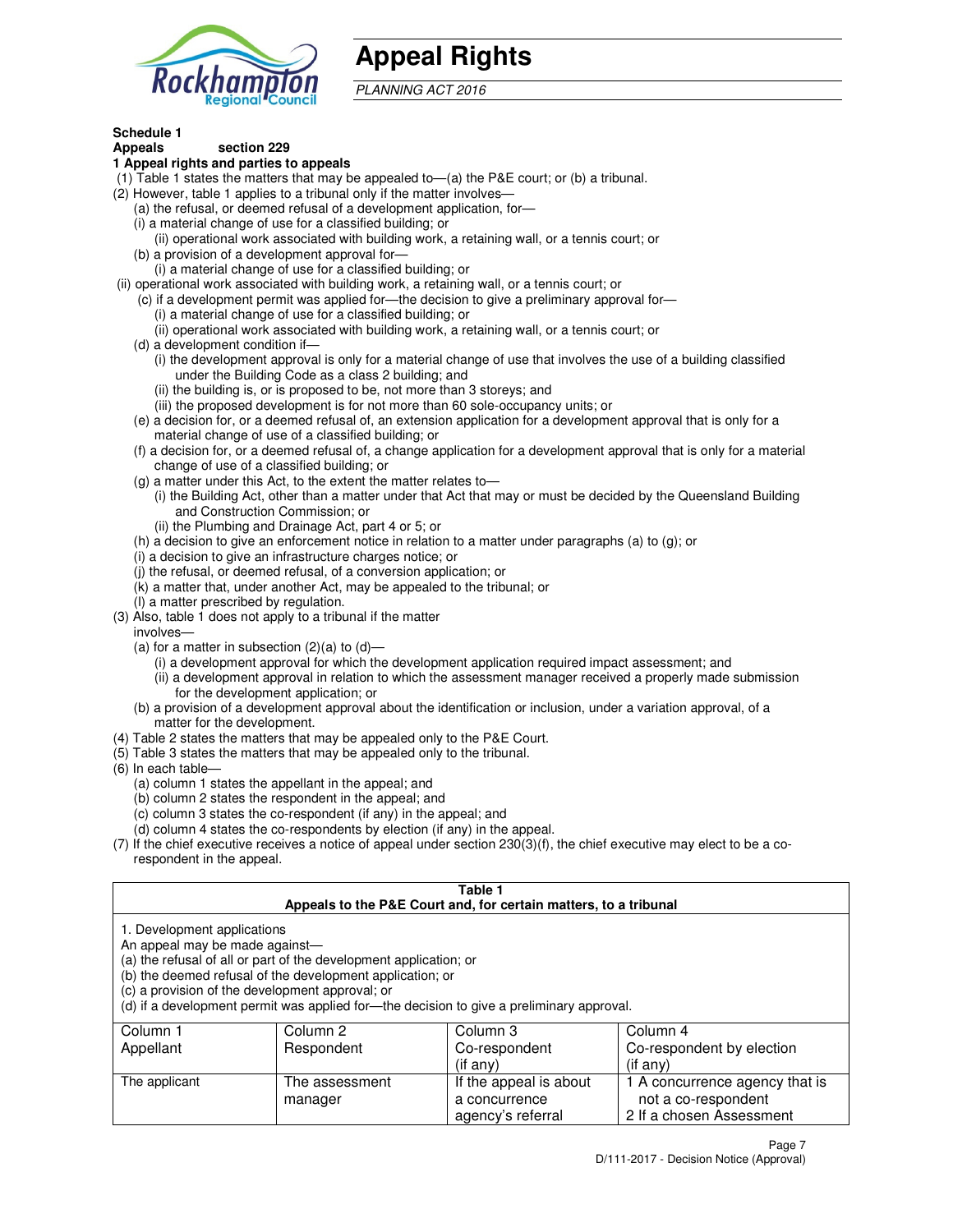| Table 1<br>Appeals to the P&E Court and, for certain matters, to a tribunal                                                                                                                          |                                                                                                                                                                                                                               |                                                                                                                                                                                                                                                                                 |                                                                                                                                                                                                                                                                                                                                                 |  |
|------------------------------------------------------------------------------------------------------------------------------------------------------------------------------------------------------|-------------------------------------------------------------------------------------------------------------------------------------------------------------------------------------------------------------------------------|---------------------------------------------------------------------------------------------------------------------------------------------------------------------------------------------------------------------------------------------------------------------------------|-------------------------------------------------------------------------------------------------------------------------------------------------------------------------------------------------------------------------------------------------------------------------------------------------------------------------------------------------|--|
|                                                                                                                                                                                                      |                                                                                                                                                                                                                               | response-the<br>concurrence agency                                                                                                                                                                                                                                              | manager is the respondent-<br>the prescribed assessment<br>manager<br>3 Any eligible advice agency for<br>the application<br>4 Any eligible submitter for the<br>application                                                                                                                                                                    |  |
| 2. Change applications<br>An appeal may be made against-<br>(b) a deemed refusal of a change application.                                                                                            |                                                                                                                                                                                                                               |                                                                                                                                                                                                                                                                                 | (a) a responsible entity's decision for a change application, other than a decision made by the P&E court; or                                                                                                                                                                                                                                   |  |
| Column 1<br>Appellant                                                                                                                                                                                | Column <sub>2</sub><br>Respondent                                                                                                                                                                                             | Column 3<br>Co-respondent<br>(if any)                                                                                                                                                                                                                                           | Column 4<br>Co-respondent by election<br>(if any)                                                                                                                                                                                                                                                                                               |  |
| 1 The applicant<br>2 If the responsible<br>entity is the<br>assessment<br>manager-an<br>affected entity that<br>gave a pre-request<br>notice or response<br>notice                                   | The responsible<br>entity                                                                                                                                                                                                     | If an affected entity<br>starts the appeal-the<br>applicant                                                                                                                                                                                                                     | 1 A concurrence agency for the<br>development application<br>2 If a chosen assessment<br>manager is the respondent-<br>the prescribed assessment<br>manager<br>3 A private certifier for the<br>development application<br>4 Any eligible advice agency for<br>the change application<br>5 Any eligible submitter for the<br>change application |  |
| 3. Extension applications<br>An appeal may be made against-<br>Column 1<br>Appellant                                                                                                                 | (a) the assessment manager's decision about an extension application; or<br>(b) a deemed refusal of an extension application.<br>Column <sub>2</sub><br>Respondent                                                            | Column 3<br>Co-respondent                                                                                                                                                                                                                                                       | Column 4<br>Co-respondent by election                                                                                                                                                                                                                                                                                                           |  |
| 1 The applicant<br>1<br>2 For a matter other<br>than a deemed<br>refusal of an<br>extension<br>application $-$ a<br>concurrence<br>agency, other than<br>the chief executive,<br>for the application | The assessment<br>manager                                                                                                                                                                                                     | (if any)<br>If a concurrence<br>agency starts the<br>appeal - the applicant                                                                                                                                                                                                     | (if any)<br>If a chosen assessment<br>manager is the respondent $-$ the<br>prescribed assessment manager                                                                                                                                                                                                                                        |  |
| 4. Infrastructure charges notices<br>a) The notice involved an error relating to $-$<br>(i)<br>An offset or refund; or<br>(ii)<br>imposed the amount.                                                | (i) The application of the relevant adopted charge; or<br>Examples of errors in applying an adopted charge -<br>The working out of extra demands, for section 120; or<br>b) The was no decision about an offset or refund; or | The incorrect application of gross floor area for a non-residential development<br>Applying an incorrect 'use category', under a regulation, to the development<br>c) If the infrastructure charges notice states a refund will be given - the timing for giving the refund; or | An appeal may be made against an infrastructure charges notice on 1 or more of the following grounds<br>d) The amount of the charge is so unreasonable that no reasonable relevant local government could have                                                                                                                                  |  |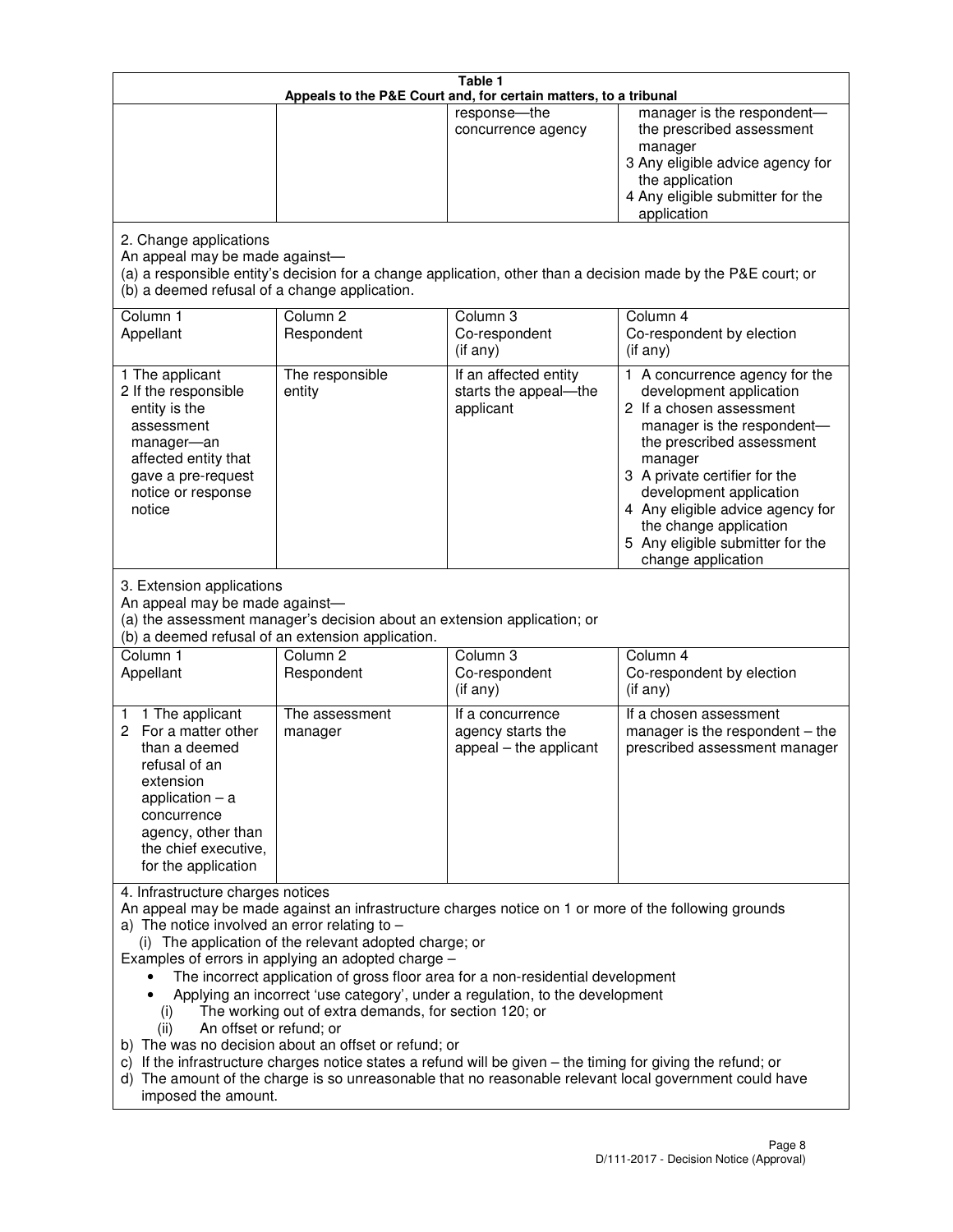| Table 1<br>Appeals to the P&E Court and, for certain matters, to a tribunal                                                                                          |                                                                           |                                                  |                                                                                                                                                                            |  |
|----------------------------------------------------------------------------------------------------------------------------------------------------------------------|---------------------------------------------------------------------------|--------------------------------------------------|----------------------------------------------------------------------------------------------------------------------------------------------------------------------------|--|
| Column <sub>1</sub>                                                                                                                                                  | Column <sub>2</sub>                                                       | Column 3                                         | Column 4                                                                                                                                                                   |  |
| Appellant                                                                                                                                                            | Respondent                                                                | Co-respondent<br>(if any)                        | Co-respondent by election<br>(if any)                                                                                                                                      |  |
| The person given the<br>Infrastructure charges<br>notice                                                                                                             | The local government<br>that gave the<br>infrastructure charges<br>notice | $\blacksquare$                                   |                                                                                                                                                                            |  |
| 5. Conversion applications<br>An appeal may be made against-<br>(a) the refusal of a conversion application; or<br>(b) a deemed refusal of a conversion application. |                                                                           |                                                  |                                                                                                                                                                            |  |
| Column <sub>1</sub><br>Appellant                                                                                                                                     | Column <sub>2</sub><br>Respondent                                         | Column <sub>3</sub><br>Co-respondent<br>(if any) | Column 4<br>Co-respondent by election<br>(if any)                                                                                                                          |  |
| The applicant                                                                                                                                                        | The local government<br>to which the conversion<br>application was made   |                                                  |                                                                                                                                                                            |  |
| 6. Enforcement notices<br>An appeal may be made against the decision to give an enforcement notice.                                                                  |                                                                           |                                                  |                                                                                                                                                                            |  |
| Column <sub>1</sub><br>Appellant                                                                                                                                     | Column <sub>2</sub><br>Respondent                                         | Column 3<br>Co-respondent<br>(if any)            | Column 4<br>Co-respondent by election<br>(if any)                                                                                                                          |  |
| The person given the<br>enforcement notice                                                                                                                           | The enforcement<br>authority                                              |                                                  | If the enforcement authority is<br>not the local government for<br>the premises in relation to which<br>the offence is alleged to have<br>happened-the local<br>government |  |
|                                                                                                                                                                      |                                                                           | 2 Tahle                                          |                                                                                                                                                                            |  |

| i avic 4<br>Appeals to the P&E Court only                                                                                                                                                                                                                                                                                                       |                                                                 |                                                                                   |                                                      |  |
|-------------------------------------------------------------------------------------------------------------------------------------------------------------------------------------------------------------------------------------------------------------------------------------------------------------------------------------------------|-----------------------------------------------------------------|-----------------------------------------------------------------------------------|------------------------------------------------------|--|
| 1. Appeals from tribunal<br>An appeal may be made against a decision of a tribunal, other than a decision under<br>section 252, on the ground of-<br>(a) an error or mistake in law on the part of the tribunal; or<br>(b) jurisdictional error.                                                                                                |                                                                 |                                                                                   |                                                      |  |
| Column 1<br>Appellant                                                                                                                                                                                                                                                                                                                           | Column <sub>2</sub><br>Respondent                               | Column <sub>3</sub><br>Co-respondent<br>(i f any)                                 | Column 4<br>Co-respondent by election<br>(if any)    |  |
| A party to the<br>proceedings for the<br>decision                                                                                                                                                                                                                                                                                               | The other party to the<br>proceedings for the<br>decision       | $\overline{\phantom{0}}$                                                          |                                                      |  |
| 2. Eligible submitter appeals<br>An appeal may be made against the decision to give a development approval, or an approval for a change<br>application, to the extent that the decision relates to-<br>(a) any part of the development application for the development approval that required impact assessment; or<br>(b) a variation request. |                                                                 |                                                                                   |                                                      |  |
| Column 1<br>Appellant                                                                                                                                                                                                                                                                                                                           | Column <sub>2</sub><br>Respondent                               | Column 3<br>Co-respondent<br>(if any)                                             | Column 4<br>Co-respondent by election<br>(if any)    |  |
| 1 For a development<br>application-an<br>eligible submitter for<br>the development                                                                                                                                                                                                                                                              | 1 For a development<br>application-the<br>assessment<br>manager | 1 The applicant<br>2 If the appeal is<br>about a concurrence<br>agency's referral | Another eligible<br>submitter for the<br>application |  |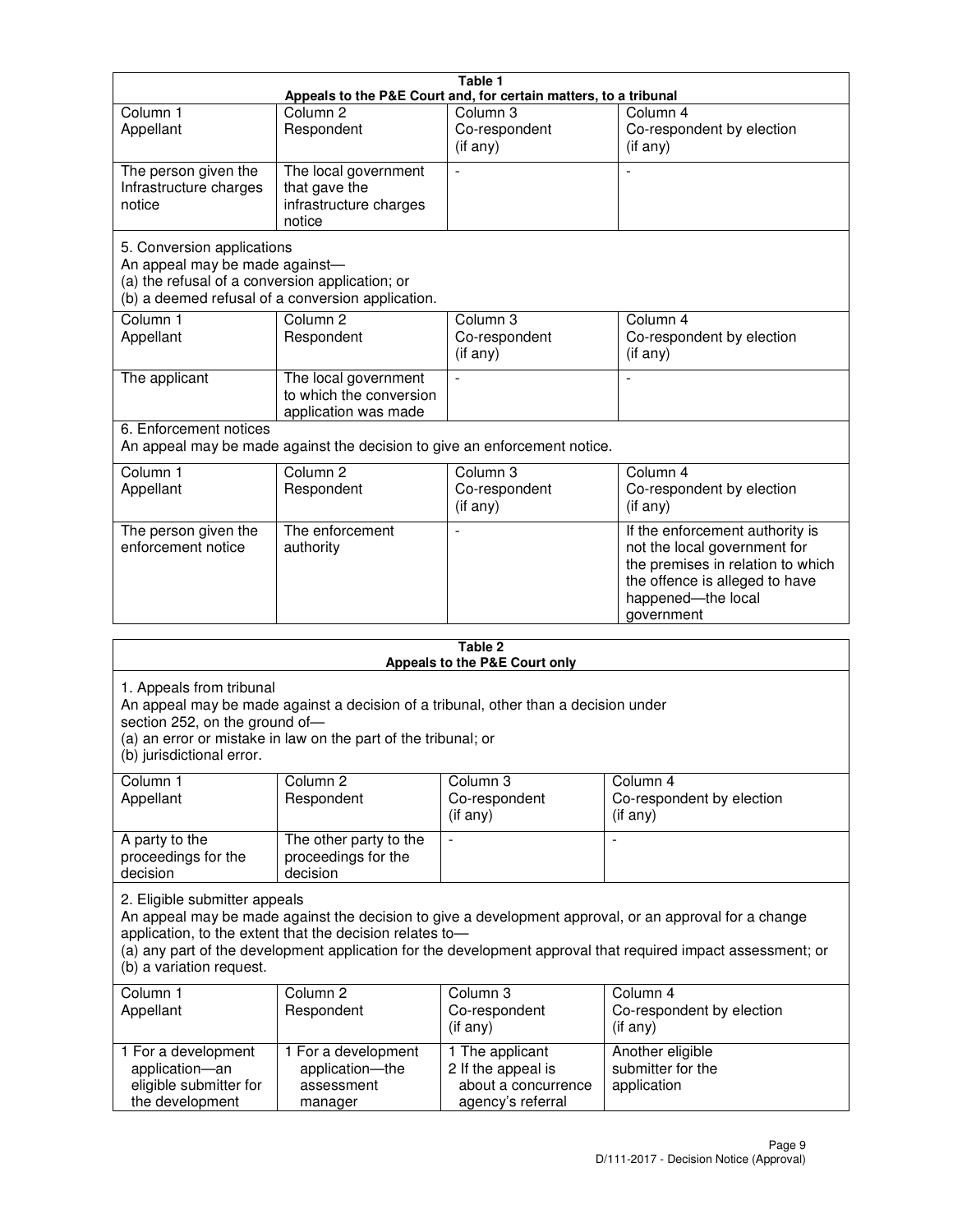| Table 2<br>Appeals to the P&E Court only                                                                                                                                                                                                                                                                                                                                                                           |                                                                                                                            |                                                                                                                         |                                                                                        |  |  |
|--------------------------------------------------------------------------------------------------------------------------------------------------------------------------------------------------------------------------------------------------------------------------------------------------------------------------------------------------------------------------------------------------------------------|----------------------------------------------------------------------------------------------------------------------------|-------------------------------------------------------------------------------------------------------------------------|----------------------------------------------------------------------------------------|--|--|
| application<br>2 For a change<br>application-an<br>eligible submitter for<br>the change<br>application                                                                                                                                                                                                                                                                                                             | 2 For a change<br>application-the<br>responsible entity                                                                    | response-the<br>concurrence agency                                                                                      |                                                                                        |  |  |
| 3. Eligible submitter and eligible advice agency appeals<br>An appeal may be made against a provision of a development approval, or failure to<br>include a provision in the development approval, to the extent the matter relates to-<br>(a) any part of the development application or the change application, for the development approval, that<br>required impact assessment; or<br>(b) a variation request. |                                                                                                                            |                                                                                                                         |                                                                                        |  |  |
| Column 1<br>Appellant                                                                                                                                                                                                                                                                                                                                                                                              | Column <sub>2</sub><br>Respondent                                                                                          | Column <sub>3</sub><br>Co-respondent<br>(if any)                                                                        | Column 4<br>Co-respondent by election<br>(i f any)                                     |  |  |
| 1 For a development<br>application-an<br>eligible submitter for<br>the development<br>application<br>2 For a change<br>application-an<br>eligible submitter for<br>the change<br>application<br>3 An eligible advice<br>agency for the<br>development<br>application or<br>change application                                                                                                                      | 1 For a development<br>application-the<br>assessment<br>manager<br>2 For a change<br>application-the<br>responsible entity | 1 The applicant<br>2 If the appeal is<br>about a concurrence<br>agency's referral<br>response-the<br>concurrence agency | Another eligible submitter for the<br>application                                      |  |  |
| 4. Compensation claims<br>An appeal may be made against-<br>(a) a decision under section 32 about a compensation claim; or<br>(b) a decision under section 265 about a claim for compensation; or<br>(c) a deemed refusal of a claim under paragraph (a) or (b).                                                                                                                                                   |                                                                                                                            |                                                                                                                         |                                                                                        |  |  |
| Column 1<br>Appellant                                                                                                                                                                                                                                                                                                                                                                                              | Column 2<br>Respondent                                                                                                     | Column 3<br>Co-respondent<br>(if any)                                                                                   | Column 4<br>Co-respondent by election<br>(if any)                                      |  |  |
| A person dissatisfied<br>with the decision                                                                                                                                                                                                                                                                                                                                                                         | The local<br>government to which<br>the claim was made                                                                     |                                                                                                                         | $\blacksquare$                                                                         |  |  |
| 5. Registered premises<br>An appeal may be made against a decision of the Minister under chapter 7, part 4.                                                                                                                                                                                                                                                                                                        |                                                                                                                            |                                                                                                                         |                                                                                        |  |  |
| Column 1<br>Appellant                                                                                                                                                                                                                                                                                                                                                                                              | Column <sub>2</sub><br>Respondent                                                                                          | Column 3<br>Co-respondent<br>(if any)                                                                                   | Column 4<br>Co-respondent by election<br>(if any)                                      |  |  |
| 1 A person given a<br>decision notice about<br>the decision<br>2 If the decision is to<br>register premises or<br>renew the<br>registration of<br>premises-an owner<br>or occupier of                                                                                                                                                                                                                              | The Minister                                                                                                               | $\overline{a}$                                                                                                          | If an owner or occupier starts the<br>appeal - the owner of the<br>registered premises |  |  |